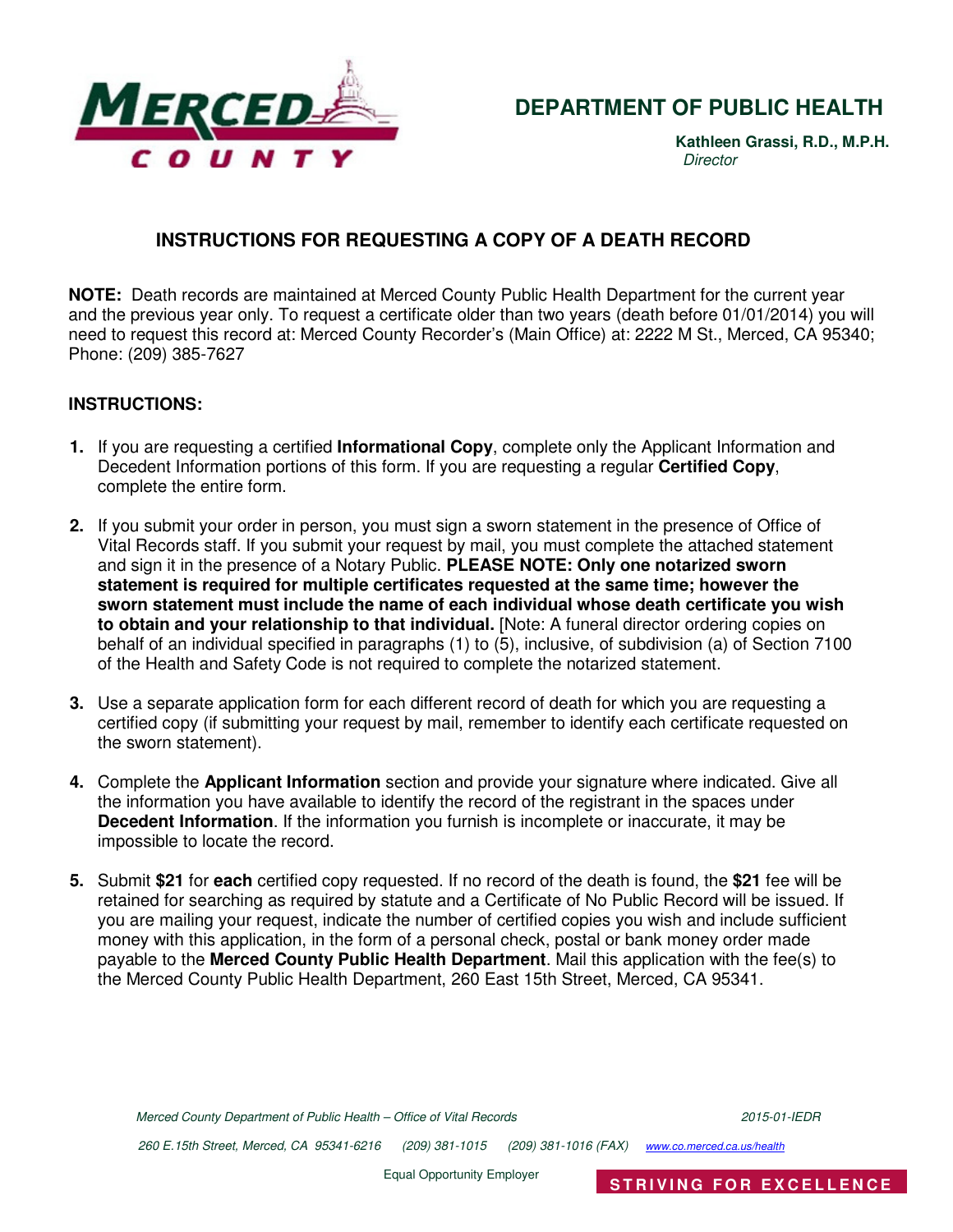## **APPLICATION FOR CERTIFIED COPY OF DEATH RECORD**

| NOTICE: Orders received by mail must be accompanied by the attached sworn statement (see the instructions<br>on the back of this form).                                                                                                                                                                                                                                                                            |                                                                                                                                                                                                              |  |  |  |  |  |
|--------------------------------------------------------------------------------------------------------------------------------------------------------------------------------------------------------------------------------------------------------------------------------------------------------------------------------------------------------------------------------------------------------------------|--------------------------------------------------------------------------------------------------------------------------------------------------------------------------------------------------------------|--|--|--|--|--|
| The California Health and Safety Code, Section 103526, permits only authorized persons as defined below to receive<br>certified copies of death records. Those who are not authorized by law to receive a certified copy will receive a certified<br>copy marked "INFORMATIONAL, NOT A VALID DOCUMENT TO ESTABLISH IDENTITY." Please indicate whether you<br>would like a Certified Copy or an Informational Copy. |                                                                                                                                                                                                              |  |  |  |  |  |
| $\Box$ I would like a <b>Certified Copy</b> of the record identified<br>on the application form. (In order to receive a Certified<br>Copy, you must indicate your relationship to the person<br>named on the application form by selecting from the list<br>below.)                                                                                                                                                | $\mathsf{L}$<br>I would like an Informational Copy of the record<br>identified on the application form (You are not required to<br>select from the list below in order to receive an Informational<br>Copy.) |  |  |  |  |  |
| I am:                                                                                                                                                                                                                                                                                                                                                                                                              |                                                                                                                                                                                                              |  |  |  |  |  |
| $\Box$ A parent or legal guardian of the registrant.                                                                                                                                                                                                                                                                                                                                                               |                                                                                                                                                                                                              |  |  |  |  |  |
| $\Box$ A party entitled to receive the record as a result of a court order.                                                                                                                                                                                                                                                                                                                                        |                                                                                                                                                                                                              |  |  |  |  |  |
| A member of a law enforcement agency or a representative of another governmental agency, as provided by law, who<br>$\perp$<br>is conducting official business.                                                                                                                                                                                                                                                    |                                                                                                                                                                                                              |  |  |  |  |  |
| A child, grandparent, grandchild, sibling, spouse, or domestic partner of the registrant.                                                                                                                                                                                                                                                                                                                          |                                                                                                                                                                                                              |  |  |  |  |  |
| An attorney representing the registrant or the registrant's estate, or any person or agency empowered by statute or<br>$\mathbf{I}$<br>appointed by a court to act on behalf of the registrant or the registrant's estate.                                                                                                                                                                                         |                                                                                                                                                                                                              |  |  |  |  |  |
| Any agent or employee of a funeral establishment ordering certified copies of a death certificate on behalf of an individual<br>$\mathbf{I}$<br>specified in, paragraphs (1) to (5), inclusive of subdivision (a) of Section 7100 of the Health and Safety Code.                                                                                                                                                   |                                                                                                                                                                                                              |  |  |  |  |  |

# **STOP! DO NOT complete the rest of this form before reading the detailed instructions on the back.**

| <b>APPLICANT INFORMATION (PLEASE PRINT OR TYPE)</b>                   |  |                                          |                                                                   | Today's Date :         |                      |               |                                    |          |          |     |  |
|-----------------------------------------------------------------------|--|------------------------------------------|-------------------------------------------------------------------|------------------------|----------------------|---------------|------------------------------------|----------|----------|-----|--|
| Printed Name and Signature of Person Completing Application           |  |                                          |                                                                   | Purpose of Request     |                      |               | Telephone Number - Area Code First |          |          |     |  |
| Address - Number, Street                                              |  |                                          | City                                                              |                        |                      | State         |                                    | ZIP Code |          |     |  |
| Name of Person Receiving Copies, if Different From Above              |  |                                          | No. of Copies<br><b>Amount Enclosed</b>                           |                        | <b>Email Address</b> |               |                                    |          |          |     |  |
| Mailing Address for Copies, if Different From Above                   |  |                                          | City                                                              |                        |                      |               | State                              |          | ZIP Code |     |  |
| <b>DECEDENT INFORMATION (PLEASE PRINT OR TYPE)</b>                    |  |                                          |                                                                   |                        |                      |               |                                    |          |          |     |  |
| Name of Decedent - First (Given)                                      |  | Middle                                   |                                                                   |                        |                      | Last (Family) |                                    |          |          | Sex |  |
| Place of Death- City or Town                                          |  | Place of Birth<br>Place of Death- County |                                                                   |                        |                      | Date of Birth |                                    |          |          |     |  |
| Date of Dealth – Month, Day, Year (Or Period of Years to be Searched) |  |                                          |                                                                   | Social Security Number |                      |               |                                    |          |          |     |  |
| Maiden Name - Mother/Parent                                           |  |                                          | Name of Spouse/Domestic Partner of Decedent (Last, First, Middle) |                        |                      |               |                                    |          |          |     |  |